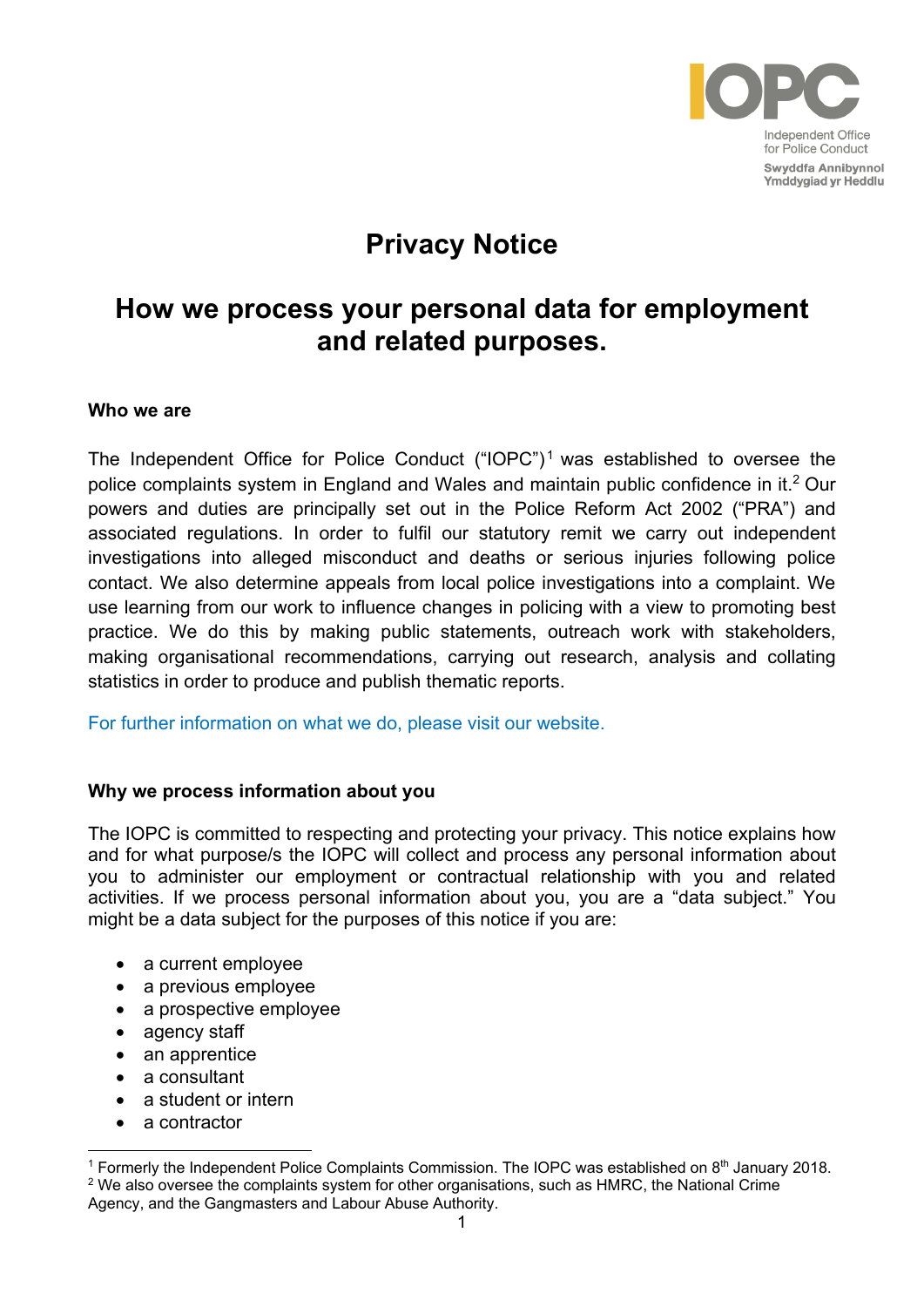- a secondee
- an individual representing a  $3<sup>rd</sup>$  party service provider supplier (for example a representative of our Occupational Health providers or of the administrators of our payroll).

The IOPC collects and retains personal data that is relevant to your prospective, current or previous employment and related functions. We will also collect and retain person data where you carry out work with us or provide your services to us under any other contractual arrangement. We use your personal data where necessary in order to fulfil our obligations to you as our employee and any legal obligations we may have as an employer or under our contractual arrangement. We will also share this data with third parties where necessary (please see the section "Who we share your data with" below).

We will also use personal data to compile statistics and conduct analysis in accordance with our duties under the Equality Act 2010 and to comply with other legal requirements such as responding to requests made under the Freedom of Information Act 2000. Where possible we will anonymise your data.

We will collect your personal data from a number of different sources including: you, your family members, your referees, previous or current educational establishments you have attended or are attending, your previous or current employer, a health care provider and / or an occupational health provider, your GP, your agency, your Union, the police, security agencies, government departments, the College of Policing, third party service providers (including providers for our recruitment platform, our internal HR function IT systems and the administration of our childcare voucher scheme), Civil Service Learning and other providers of learning management systems or training, the Disclosure and Barring Service (DBS), Disclosure Scotland, your bank, HMRC and your pension provider.

The employment and related purposes for which we will process your personal data include:

- to maintain accurate employment records
- to provide references
- for recruitment and selection purposes (including your right-to-work and residence status)
- to operate the payroll (including the reimbursement of expenses), administer your pension and any other benefits as appropriate, this will include processing information such as your salary, dependents, government identifiers such as your national insurance number and your bank account details
- to make reasonable adjustments for prospective and current employees and to obtain occupational health advice
- to keep a record of your contact details (including emergency contact details)
- to carry out pre and post-employment vetting procedures including a DBS check and other security clearance procedures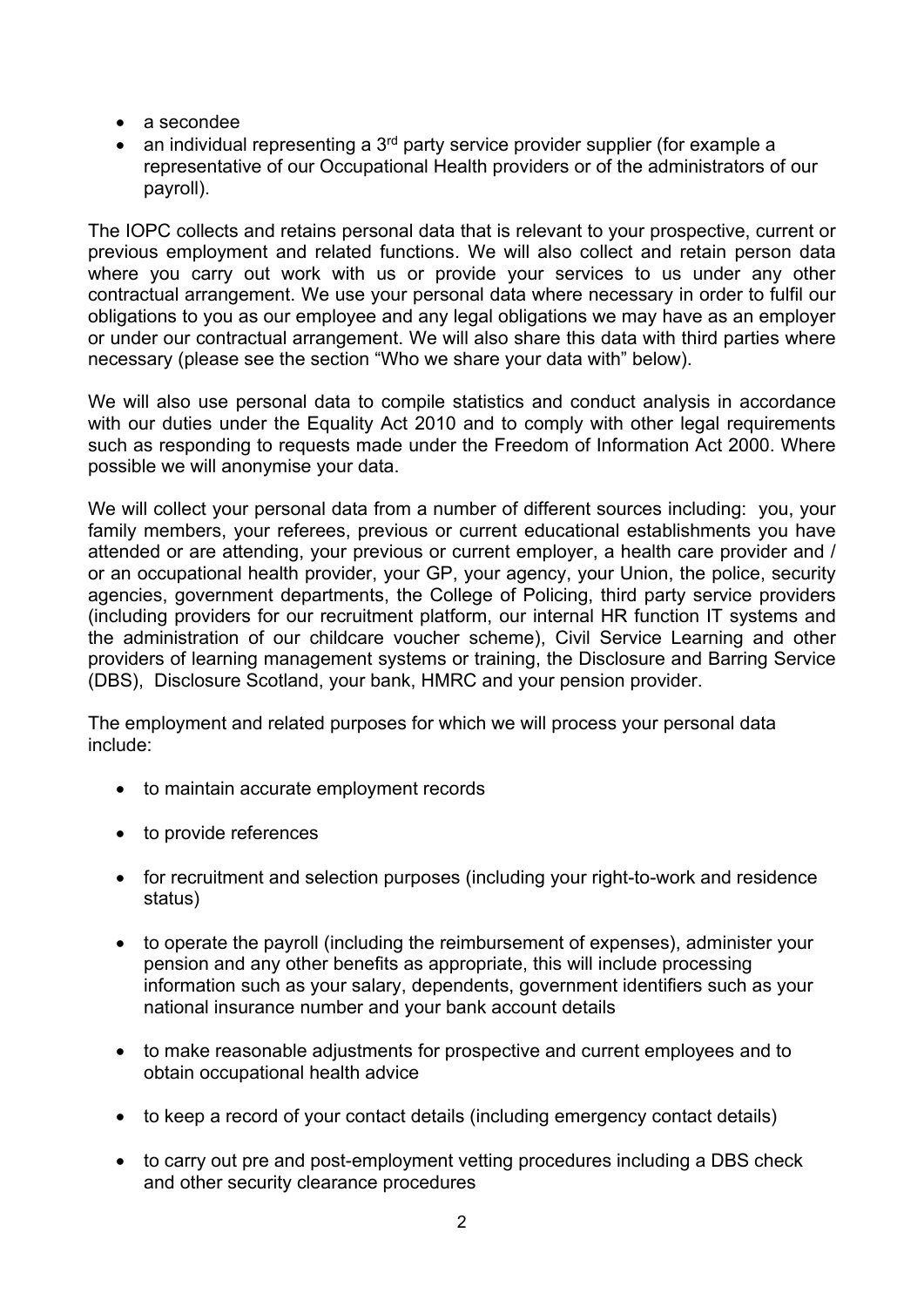- for monitoring staff use of IOPC systems in accordance with our security policies, including access to premises, computer and telephone use and reporting data breaches or suspicious activities where appropriate
- for monitoring IOPC premises (including by CCTV) for the purposes of protecting the IOPC and its workforce against injury, theft, legal liability fraud or abuse
- to facilitate, maintain accurate records of and ensure compliance with IOPC workplace management policies (including sickness, annual leave and other types of leave, poor performance, disciplinary, grievance, whistleblowing and information security)
- to operate and keep a record of other types of leave such as maternity leave and adoption leave
- for investigating serious complaints made against IOPC staff. Such complaints are managed by the IOPC's Internal Investigations Unit (IIU).<sup>3</sup>
- to monitor staff compliance with the IOPC Code of Conduct, Conflicts of Interest Register and Hospitality and Gifts Register
- to monitor attendance at, and participation in, work-related training events and some calls and video conferences, in-house, externally and online (for example via the Civil Service Learning website)
- to monitor recruitment and performance-related data such as objectives, comments, feedback, skills and competencies, work related qualifications and other information relevant to the Personal Development Records of staff
- to produce relevant statistics and to conduct analysis for compliance with equality legislation
- to monitor and report on equal opportunities
- to make appropriate disclosure for the purposes of employment and other related legal proceedings
- to promote the IOPC through promotional videos and literature
- to perform our contractual obligations with third party suppliers and service providers
- to facilitate and process a compliant you may make or feedback you may give about the contact you have had with us
- to facilitate communication between different areas of the organisation and management levels

<sup>&</sup>lt;sup>3</sup> In accordance with the IPCC (Staff Conduct) Regulations 2004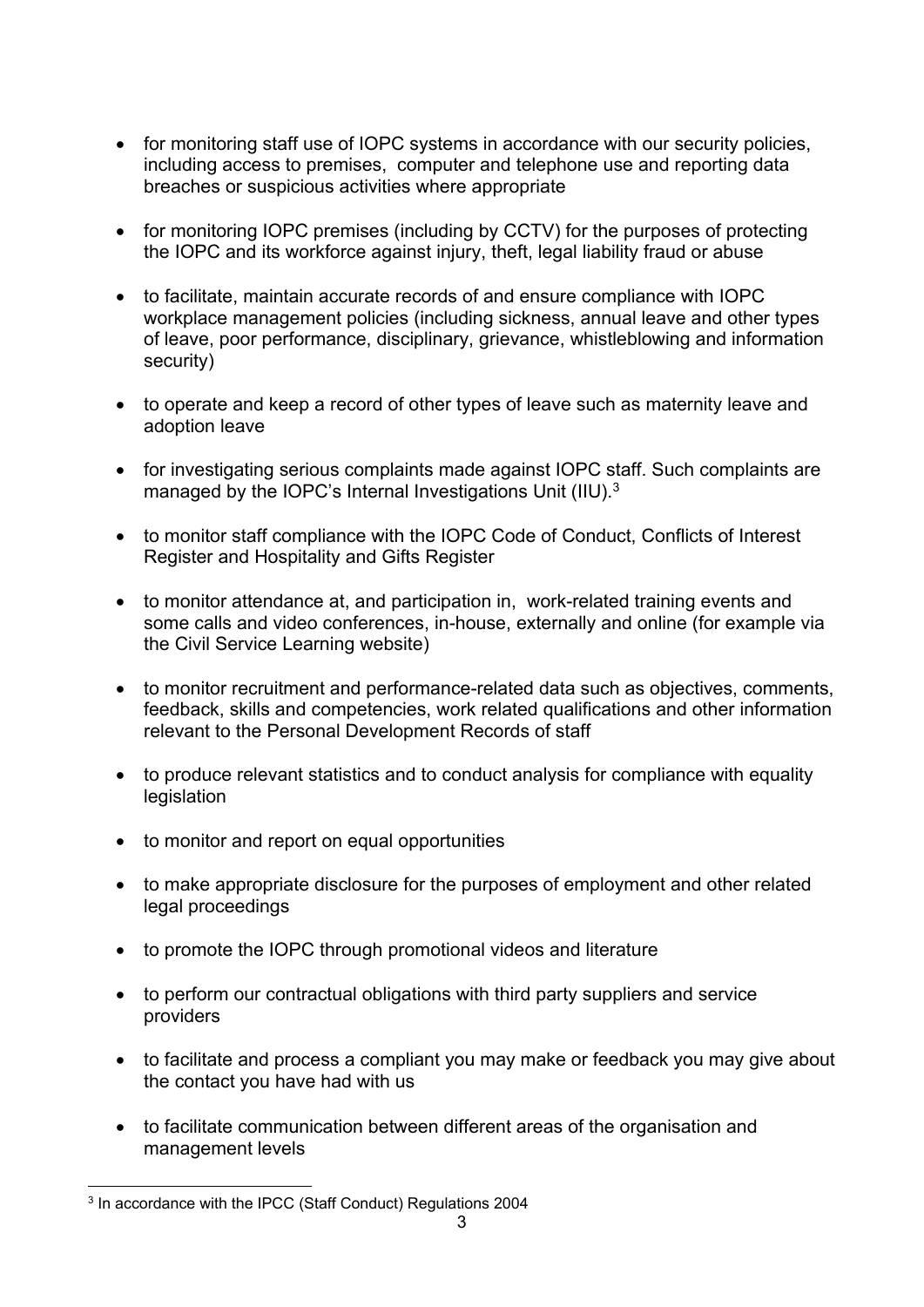## **The kind of personal information we collect and process**

#### Personal data

Personal data refers to any information by which a living individual can be identified. Individual identification can be by information alone or in conjunction with other information.

The personal data we collect and process about you may include, but is not limited to: name, address, other contact details (e.g. email and telephone numbers), sex, marital status, date and place of birth, nationality, passport details, driving licence, employer, educational qualifications and history, job title and employment history, pension history, whether you are on the police barred list, family details including their relationship to you, your relationship with others, images of you including photographs and CCTV footage, call and video recordings, location data or online identifier, financial details, national insurance number, recruitment and performance related information.

#### Special category data

Certain categories of personal data have additional legal protections when being processed. These categories are data about your health, racial or ethnic origin, political opinions, religious or philosophical beliefs, trade union membership, genetic data, biometric data or data concerning your sex life or sexual orientation.

The special category data we collect and process about you may include, but is not limited to: medical information (e.g. for the purposes of carrying out reasonable adjustments under the Equality Act 2010, risk assessments and the application of our sickness policy); your race or ethnic origin and/or your religious beliefs and sexual orientation (e.g. for equal opportunity monitoring, when compiling statistics and conducting analysis for the purposes of the Equality Act 2010 or responding to a request under the Freedom of Information Act 2000). Where possible we will anonymise your data.

We also process information provided by your trade union for the purpose of administering your subscription via the payroll.

As part of an enhanced security clearance required for some employees we may obtain and process special category data regarding your personal relationships.

## Criminal offence data

The processing of criminal offence data also has additional legal safeguards. Criminal offence data includes information about criminal allegations, criminal offences, criminal proceedings and criminal convictions.

The IOPC does not keep a comprehensive register of the criminal convictions or cautions of prospective or current staff. However, as part of our pre-employment processes each person will be subject to security clearance that will include obtaining information about any criminal convictions or cautions both from you and from third-parties.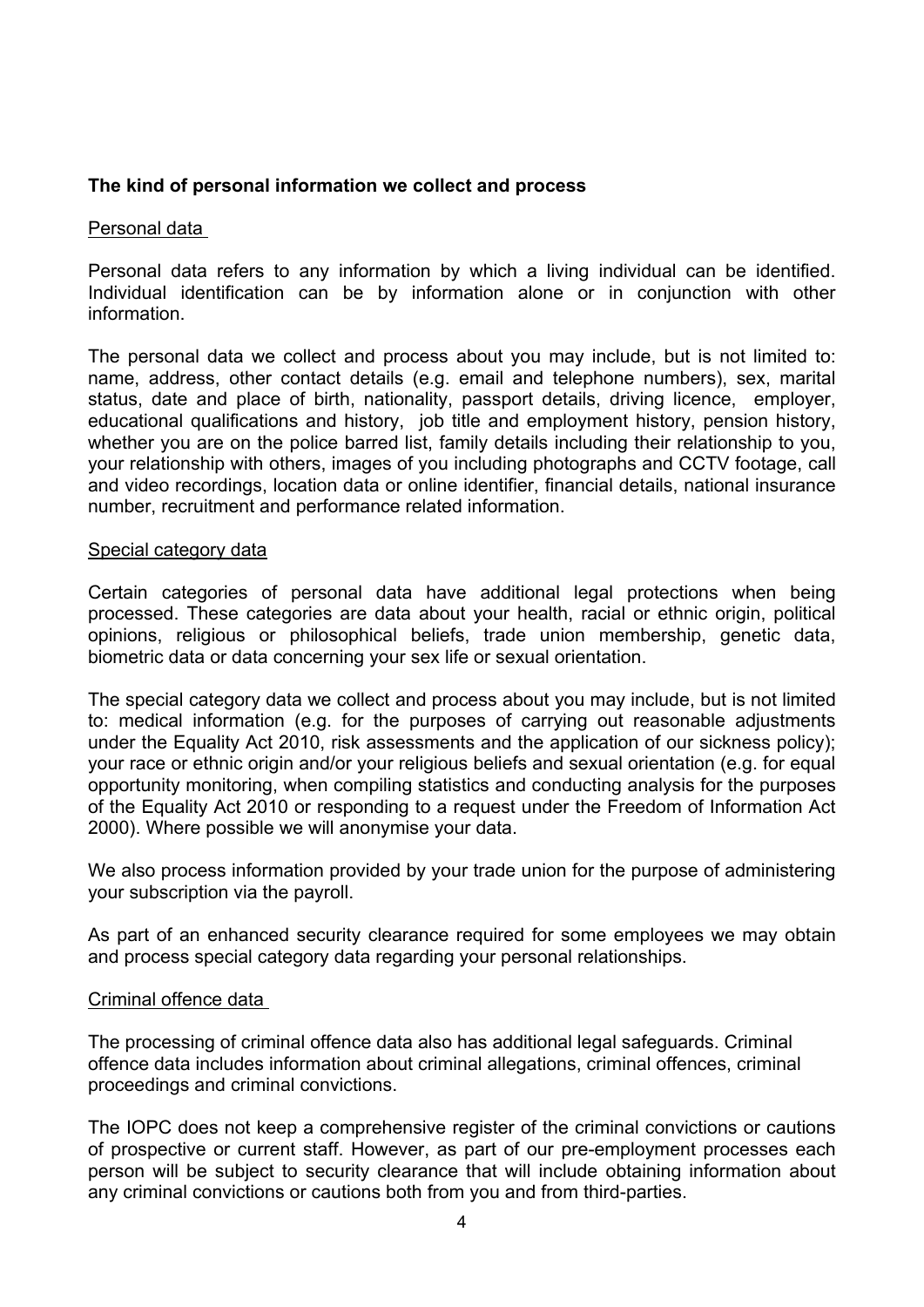The IOPC will retain this information during the period of your employment and afterwards in certain circumstances.

# **Our legal basis for processing your data**

## Contract and legal obligation

If you are an employee we will collect and process your special category or criminal offence data, including providing it to third parties, where it is necessary to do so for the performance of our employment contract with you or where we have a legal obligation to do so (for example making reasonable adjustments in accordance with the Equality Act 2010 and due to an obligation under employment law).<sup>4</sup>

If you carry out work with us or provide your services to us under any other contractual arrangement we will collect and process your personal, special category or criminal offence data, including providing it to third parties, where it is necessary to do so for the performance of that contract.

## Consent

As a current employee there may be occasions where it is necessary to seek to your explicit consent to process your personal data, including special category data. For example, where you request and use a Personal Security Device which has the capacity to relay information about your health to the third party service provider of such devices your consent will be required.

Whenever we want to process your data by consent, prior to giving your consent you will be provided with a consent form. This will explain:

- what you are being asked to agree to and why
- how your data will be used
- the names of any third party controllers that will be relying on the consent;
- your right to withdraw your consent at any time;
- the process through which you can withdraw your consent
- who to contact if you have any concerns about the use of your data.

## Necessary for the performance of a task carried out in the public interest

It is important us that we employ the right individuals to carry out certain roles within the business. This may mean on occasion we will ask an expert, not employed by the IOPC, from a particular field, for example IT, security, or finance, to sit on an interview panel in order to help make a decision on the expertise of the candidates at interview. We believe that it is necessary to have such experts used in this way as it ensures that we employ the right individuals to help aid and facilitate the carrying out of our tasks as a public authority.

## Equal Opportunity Monitoring

<sup>4</sup> Article 6(1) (b); Article 9(2)(b); Article 10 GDPR. Section 10(5) and Part 1 (1), Schedule 1 DPA 2018.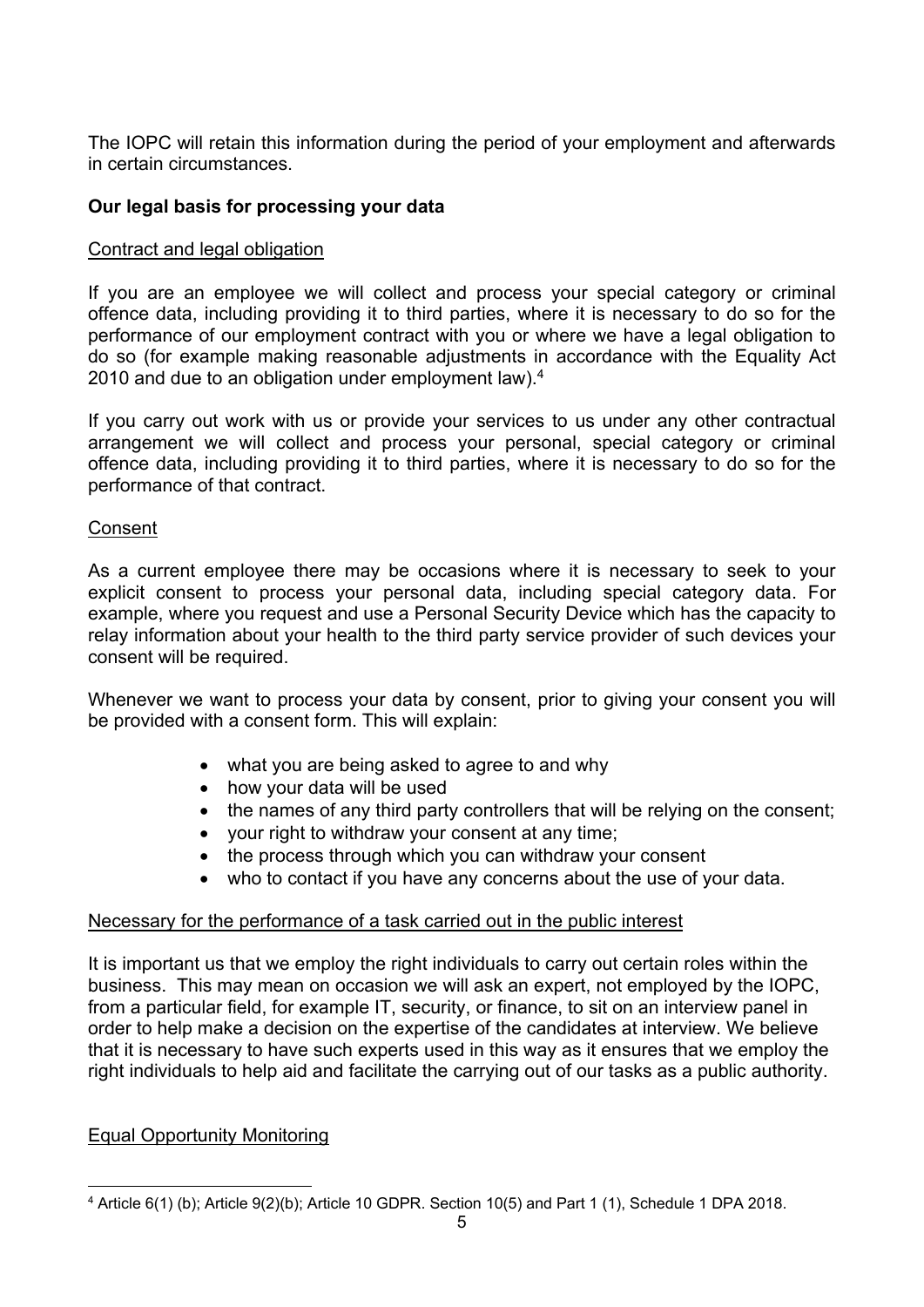Special category data may be processed by us where it is necessary for the purposes of identifying or keeping under review the existence or absence of equality of opportunity or treatment between groups of people specified in Schedule 1, Part 2, paragraph 8(2) of the Data Protection Act 2018. This processing will be with a view to enabling equality to be promoted or maintained and is not carried out for the purpose of measure or decisions with respect to a particular data subject. Such processing will not be carried out where consent has been declined or you have given notice that you do not wish your data to be processed for these purposes. It will only be carried out where it is not likely to cause substantial damage or distress to an individual. Any data used for this purpose will be anonymised.

#### Legitimate Interests

As a prospective employee (prior to you entering into a contract of employment with us) we will collect and process your personal, special category or criminal offence data on the basis of our legitimate interests as part of the pre-employment process.

There are some circumstances where we will process special category data on the basis that the IOPC has a legitimate interest in doing so. For example, when we collect information about who to contact in an emergency and CCTV monitoring is used in workplace premises. We consider that ensuring we have contact details in the event of an emergency involving our staff and safeguarding the security of our premises and the information held in them are legitimate interests.

We will always seek to balance our legitimate interests with the fundamental rights and freedoms of data subjects.

You can find our [appropriate policy document here.](https://www.policeconduct.gov.uk/sites/default/files/Documents/Who-we-are/Our-Policies/Appropriate_Policy_Document_HR.pdf) This provides further details on our approach to the processing of special category data and criminal offence data.

## **Who we share your data with**

For the employment, contractual and related purposes set out above we will need to share your personal data with third parties. The categories of persons we share your personal data with are:

- our payroll provider
- our pensions provider
- work-related benefit providers (for example the administrators of our childcare voucher scheme )
- HMRC and other government departments
- public bodies
- our healthcare provider and / or our occupational health provider
- your bank (for example when you ask us to assist with a mortgage application)
- Disclosure Scotland and The Disclosure and Barring Service (for the purposes of security and other vetting procedures)
- the IOPC's Internal Investigations Unit (IIU)
- work place representatives
- employment agencies
- third-party suppliers and service providers (e.g. the providers of our Personal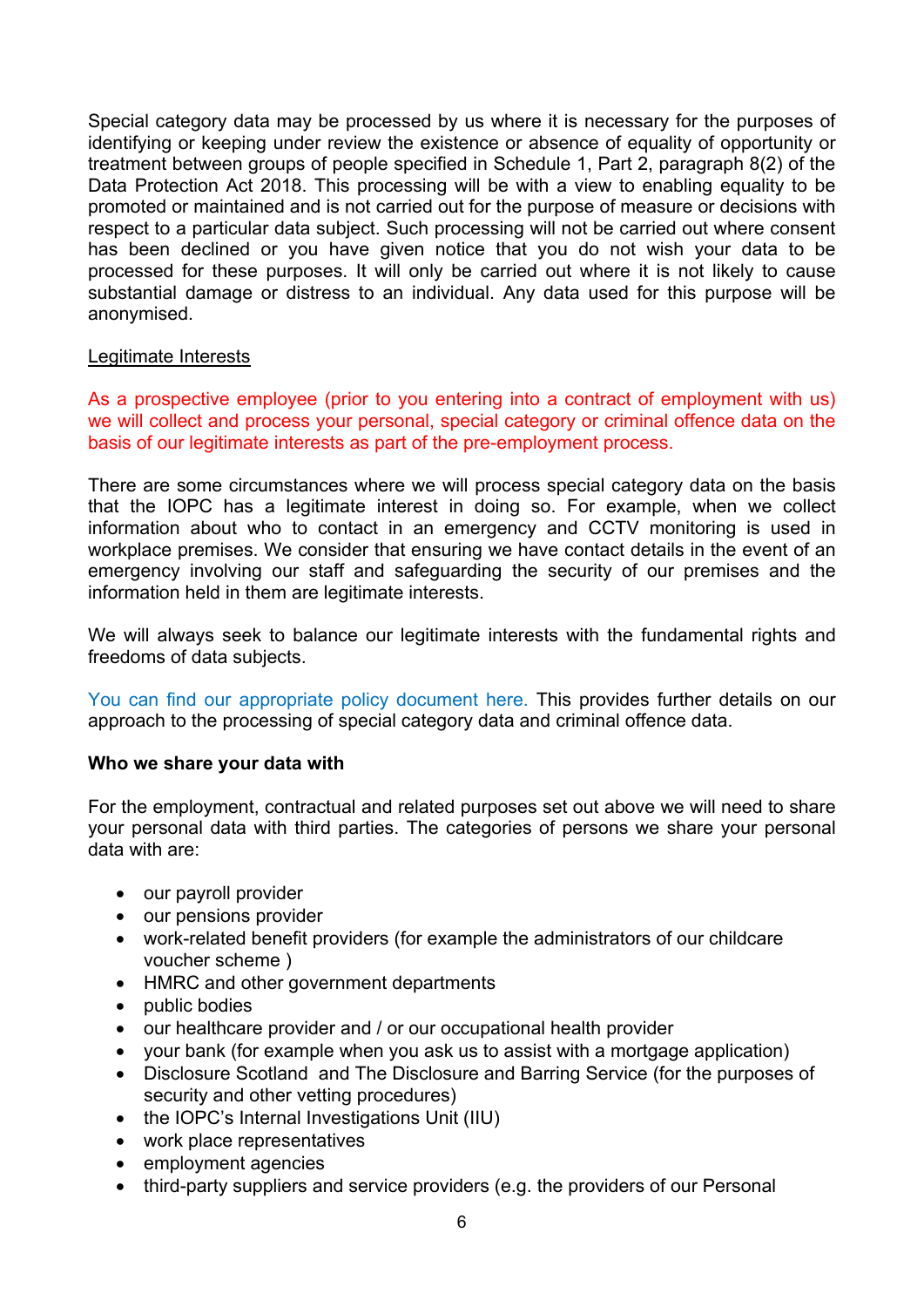Security Devices and our internal HR function IT systems)

• the public (for example for the purposes of transparency the IOPC will publish relevant details of senior staff from its Hospitality and Gifts Register and Conflicts of Interests Register).

We are also required to share your data with third parties where there is a legal obligation to do so. We share information with other public bodies and government departments in order to facilitate the exercise of their statutory or other public functions. For example, to assist with the issue of a witness summons or where your name appears on material that we are legally bound to disclose for criminal or other legal proceedings. The categories of persons we share your data with are:

- coroners
- the Crown Prosecution Service
- courts and tribunals
- public bodies (for example, the College of Policing)
- the Information Commissioners' Office
- police forces and other law enforcement agencies
- regulatory bodies or ombudsmen including HMICFRS, HMIP, and the Health and Safety Executive
- professional advisers, experts and consultants

# **Automated decision making**

Our recruitment process includes some automated decision-making. For example, specified responses to questions such as your right to live and work in the UK will result in your application being automatically terminated.

## **How long we will keep your data**

The IOPC has a retention and disposal schedule which lists the data we hold and how long we hold it for. [To find out how long we keep your data please see our retention and](https://www.policeconduct.gov.uk/sites/default/files/Documents/Who-we-are/Our-Policies/IOPC_Retention_and_Disposal_Schedule_2021.xlsx)  [disposal schedule here.](https://www.policeconduct.gov.uk/sites/default/files/Documents/Who-we-are/Our-Policies/IOPC_Retention_and_Disposal_Schedule_2021.xlsx)

## **Your rights in relation to the data we hold**

Data protection legislation provides you with a number of rights relating to your personal data. These rights are subject to some specific exemptions. Your rights may include:

- the right to access your data
- the right to have your data corrected if it is wrong or incomplete
- the right to request restrictions to the processing of your data
- the right to object to your data being processed
- the right to have your data erased
- the right to be informed about how your data is processed
- rights relating to automated decision making and data portability